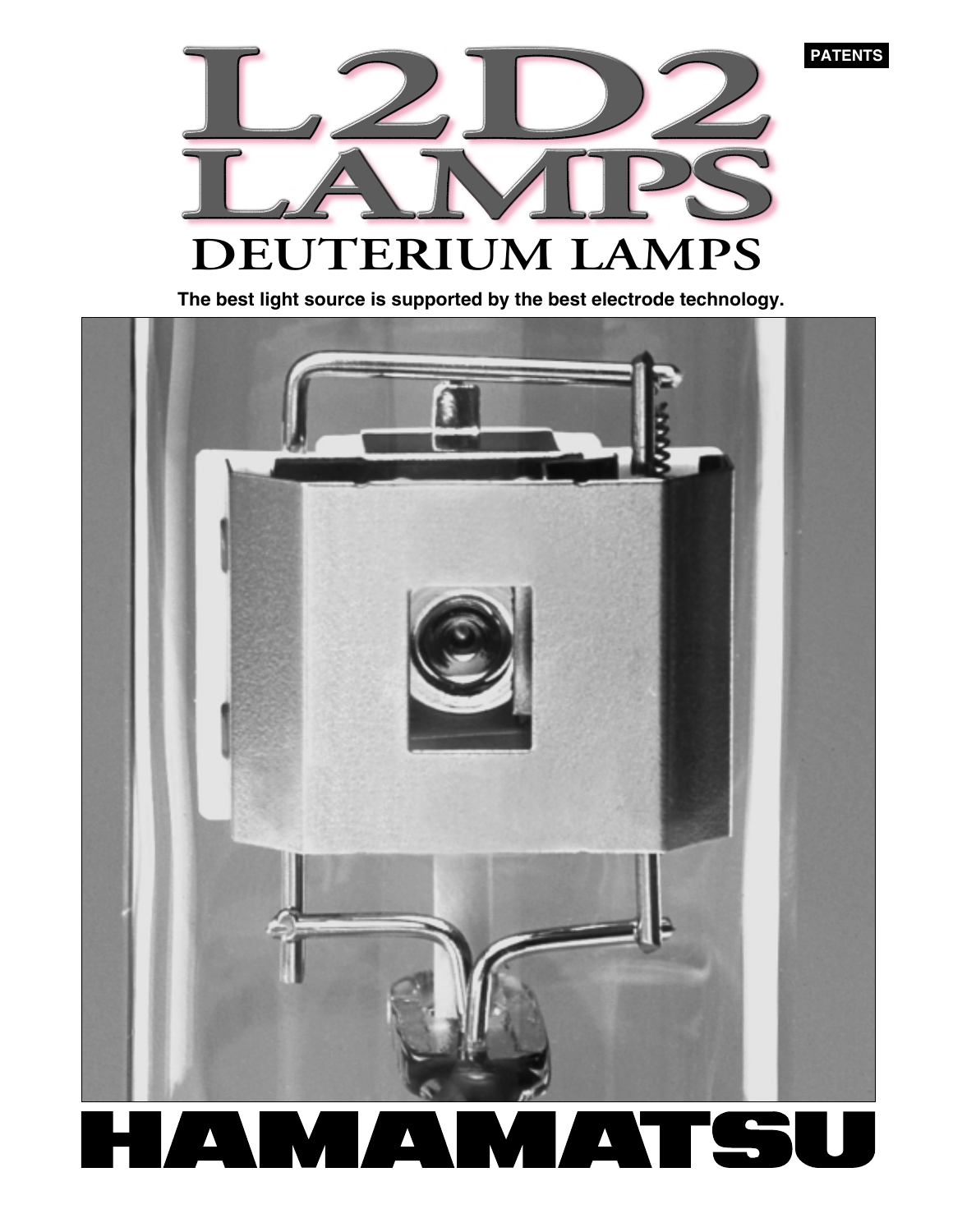**4 times longer guaranteed life** 



## **HIGH LIGHT OUTPUT : 1.3 TIMES HIGHER 1.1 times higher (L2-4000 series) (L2-2000 Series)**

## ■ Radiant Output Intensity

**HIGH STABILITY : 2 TIMES STABLE Fluctuation: 2** × **10-5 A.U. p-p Max. (up to 2000 h)**

## ■ **Light Output Stability**

Deuterium lamps used in analytical instruments. The Hamamatsu L2D2 lamps deliver high performance in all respects-operating life, stability and light output intensity. \*



**EXCELLENT TEMPERATURE CHARACTERISTICS**



## **SMALL INTENSITY VARIATIONS : 1/2 Compared to our conventional lamps**





- 
- **Atomic Absorption Spectrophotometers**
- **Thin Layer Chromatography**

- **UV-VIS Spectrophotometers**
- **CE(Capillary Electrophoresis)**
- **SOx/NOx Analyzers**
- **Film Thickness Measurement**

## **APPLICATIONS**

# **LONG LIFE : 4000 HOURS**

## HAMAMATSU

The L2-4000 series lamps

The L2-2000 series lamps produce 1.3 times higher light output than conventional lamps. The L2-4000 series lamps even offer light output 1.1 times higher than conventional lamps.







Use of a ceramic structure with excellent thermal stability ensures stable lamp operation even in the presence of ambient temperature variations.



The spacing between electrodes is kept fixed by a molded ceramic spacer. This reduces the lamp to lamp variations in the light output to one half of that obtained with our lamps having a conventional all metal structure.

> Since the ceramic structure has a small thermal expansion coefficient, there is virtually no movement of the arc emission point during operation.



By using a newly developed ceramic

Introducing the L2D2 lamps that open up a new generation of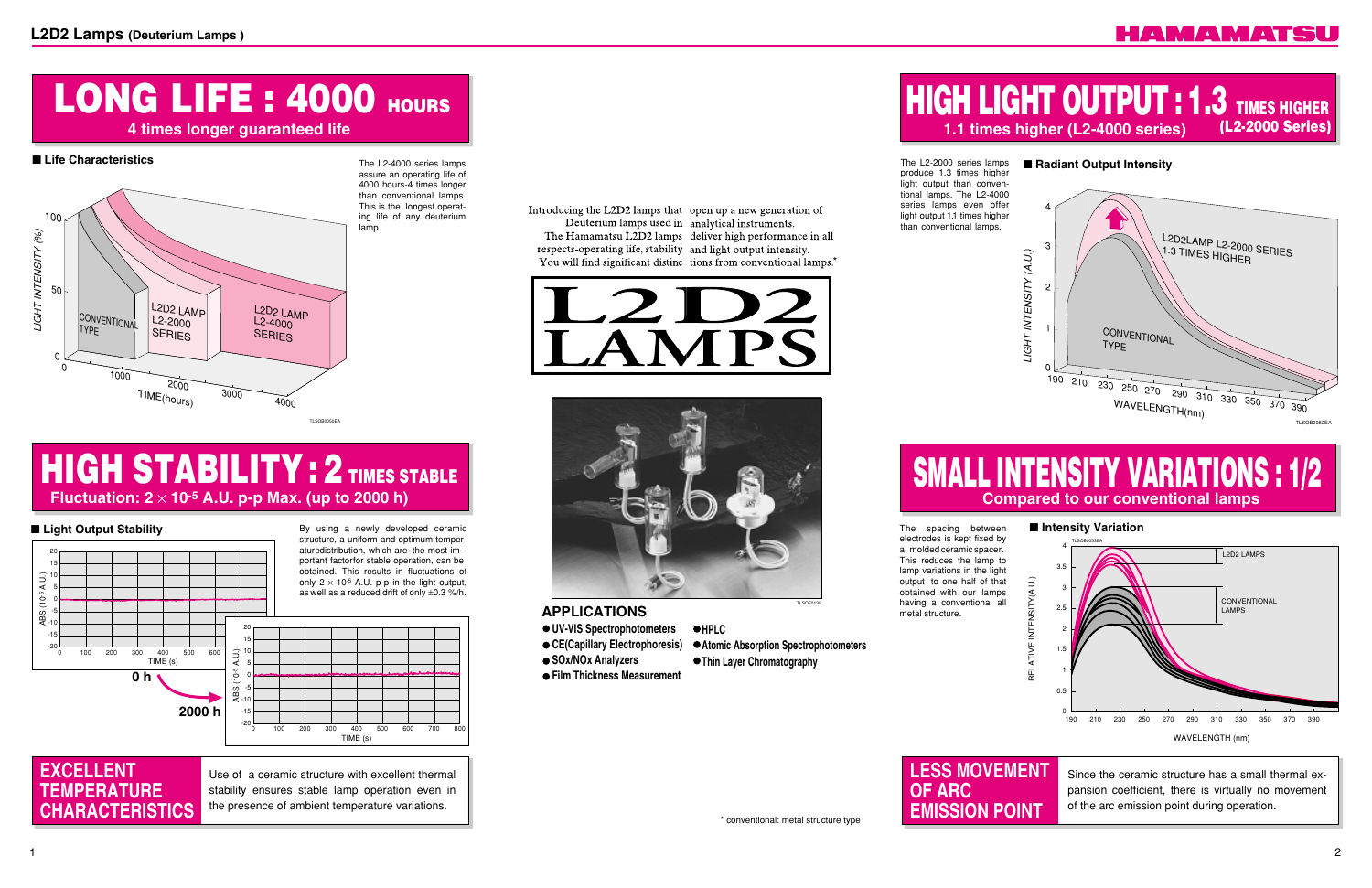## **SPECIFICATIONS FOR L2D2 LAMPS**

## **SELECTION GUIDE**



## **SPECIFICATIONS**

## **STANDARD TYPE**

| <b>Series</b> | Type No.       | Dimen-<br>sional<br>outline | Window<br><b>Material</b>    | Spectral<br><b>Distribution</b><br>(nm) | $\boldsymbol{\Omega}$<br>Aperture<br>Diameter<br>(mm) | <b>Drift</b><br>Max.<br>(%/h) | <b>Output Stability</b><br>at 230 nm<br>Fluctu-<br>ation<br>$(p-p)$<br>Typ.<br>$(\% )$ | $\bf \Theta$<br>Guaranteed<br>Life<br>(h) | $\bullet$<br>Required<br>Discharge<br>Starting Voltage<br>Min.<br>$(V$ dc) | Anode<br>Current<br>(mA dc) | Tube<br>Drop<br>Voltage<br>Typ.<br>$(V$ dc) |
|---------------|----------------|-----------------------------|------------------------------|-----------------------------------------|-------------------------------------------------------|-------------------------------|----------------------------------------------------------------------------------------|-------------------------------------------|----------------------------------------------------------------------------|-----------------------------|---------------------------------------------|
| L2-4000       | L6565<br>L6566 | ❶<br>2                      | UV glass                     | 185 to 400                              | 1.0                                                   | ±0.3                          | 0.005                                                                                  | 4000                                      | 350                                                                        | 300±30                      | 80                                          |
|               | L6301          | 0                           | UV glass                     |                                         | 0.5                                                   | ±0.3                          | 0.005                                                                                  | 2000<br>400                               |                                                                            | $300 + 30$                  | 80                                          |
|               | L6301-50       | 9                           |                              | 185 to 400                              |                                                       |                               |                                                                                        |                                           |                                                                            |                             |                                             |
|               | L6303          | ❶                           |                              |                                         |                                                       |                               |                                                                                        |                                           |                                                                            |                             |                                             |
|               | L6305          | $\bullet$                   |                              |                                         |                                                       |                               |                                                                                        |                                           |                                                                            |                             |                                             |
|               | L6307          | 3                           |                              |                                         |                                                       |                               |                                                                                        |                                           |                                                                            |                             |                                             |
|               | L6309          | 3                           |                              |                                         |                                                       |                               |                                                                                        |                                           |                                                                            |                             |                                             |
| L2-2000       | L7296          | 6                           | Synthetic silica             | 160 to 400                              |                                                       |                               |                                                                                        |                                           |                                                                            |                             |                                             |
|               | L7296-50       | $\bullet$                   | UV glass<br>MgF <sub>2</sub> |                                         |                                                       |                               |                                                                                        |                                           |                                                                            |                             |                                             |
|               | L6311          | 4                           |                              | 185 to 400                              |                                                       |                               |                                                                                        |                                           |                                                                            |                             |                                             |
|               | L6311-50       | 8                           |                              |                                         |                                                       |                               |                                                                                        |                                           |                                                                            |                             |                                             |
|               | L7292          | 6                           |                              | 115 to 400                              |                                                       |                               |                                                                                        | $2000^\circ$                              | 350                                                                        |                             |                                             |
|               | L7293          | 6                           |                              |                                         | 1.0                                                   |                               |                                                                                        |                                           |                                                                            |                             |                                             |
|               | L7293-50       | <b>10</b>                   |                              |                                         |                                                       |                               |                                                                                        |                                           |                                                                            |                             |                                             |

### **SEE-THROUGH TYPE**

|                      |                                   |                                     |                    |                                     |               |               | Output Stability            |                                        | Required <sup>®</sup>         |                  |                         |
|----------------------|-----------------------------------|-------------------------------------|--------------------|-------------------------------------|---------------|---------------|-----------------------------|----------------------------------------|-------------------------------|------------------|-------------------------|
| <b>Series</b>        | Type No.                          | <b>Dimen-</b><br>sional<br>outlinel | Window<br>Material | Spectral<br>Distribution   Diameter | Ω<br>Aperture | <b>Drift</b>  | Fluctu-<br>ation<br>$(p-p)$ | $\bf \bm \Theta$<br>Guaranteed<br>Life | Discharge<br>Starting Voltage | Anode<br>Current | Tube<br>Drop<br>Voltage |
|                      |                                   |                                     |                    | (nm)                                | (mm)          | Max.<br>(%/h) | Typ.<br>(%)                 | (h)                                    | Min.<br>$(V$ dc)              | (mA dc)          | Typ.<br>$(V$ dc)        |
|                      |                                   |                                     |                    |                                     |               |               |                             |                                        |                               |                  |                         |
|                      | L6999                             | O                                   | UV glass           | 185 to 400                          |               |               |                             |                                        |                               |                  |                         |
| L <sub>2</sub> -2000 | L6999-50                          | $\bullet$                           |                    |                                     |               |               |                             |                                        |                               |                  |                         |
|                      | L9030                             | 6                                   |                    |                                     | 0.5           | ±0.3          | 0.005                       | 2000                                   | 400                           | $300 + 30$       | 80                      |
|                      | Synthetic silica<br>Ω<br>L9030-50 |                                     | 160 to 400         |                                     |               |               |                             |                                        |                               |                  |                         |

NOTE @Lamps with an aperture of 0.5 mm diameter are high brightness types. These lamps provide 1.4 times higher brightness than standard lamps with an aperture of 1.0 mm diameter. (Refer to page 8.) BA trigger voltage higher than this value is required to start lamp discharge. For reliable lighting, an application of 500 V to 600 V is recommended. The maximum rated voltage that can be applied is 650 V. CThe heater current during warming-up period is so high that the enough voltage may not be supplied to the lamp in case the cable between the lamp and the power supply is long because

of voltage drop at the cable. The power supply for the heater should be designed so as to supply specified voltage at the lamp terminal.

DThe lamp life end is defined as the point when the light output falls to 50 % of its initial value at 230 nm or when output fluctuation (p-p) exceeds 0.05 %.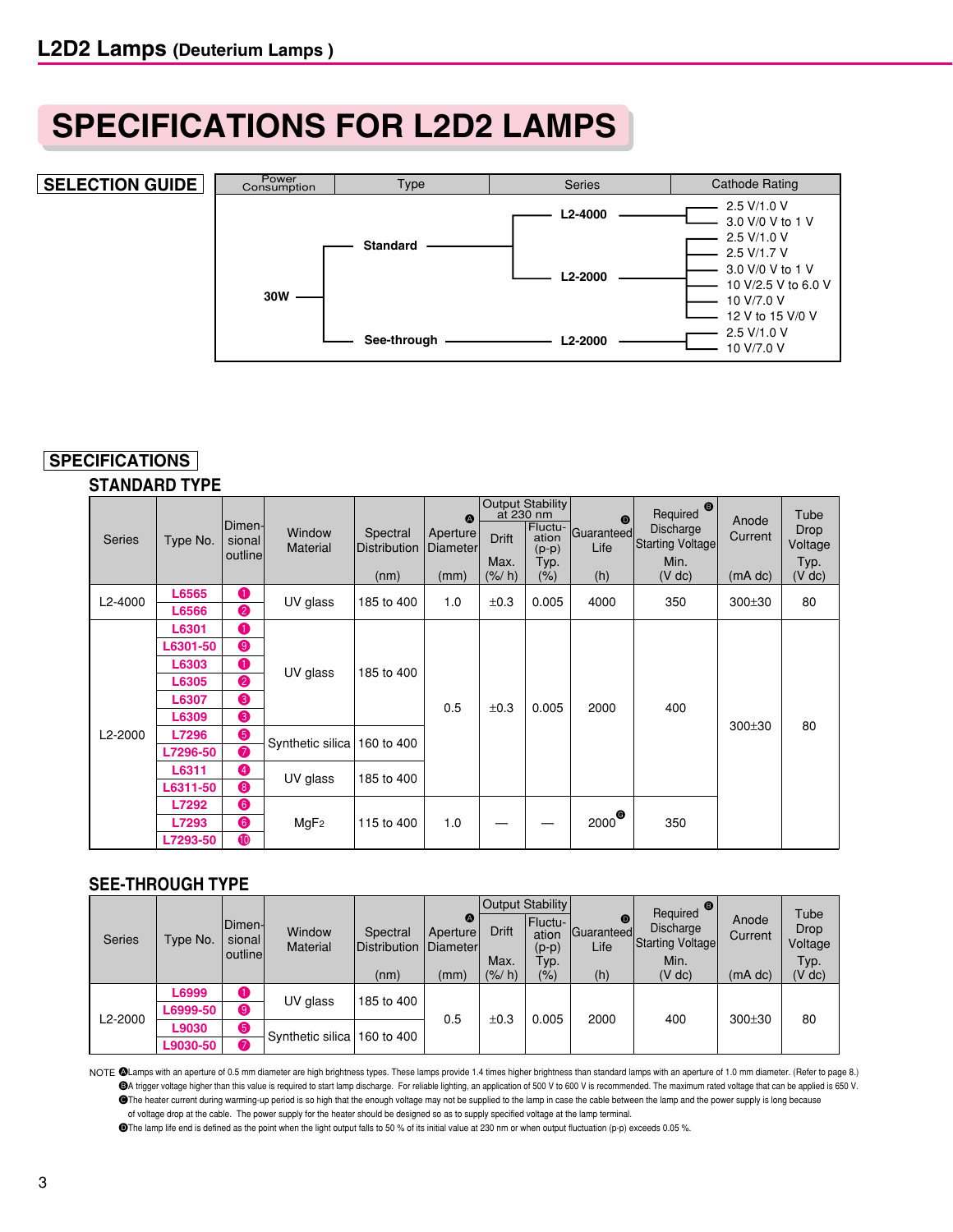### **SEE-THROUGH TYPE**

The see-through type electrode structure enables straight-line arrangement of the halogen lamp, deuterium lamp, optical system and optical passage. This simplifies optical design of UV-VIS spectrophotometer etc., and eliminates loss of light amount caused by the half mirror.



|                      |                            | <b>Filament Ratings</b> |                                            |                     | Applicable Power Supply |               |            |          |
|----------------------|----------------------------|-------------------------|--------------------------------------------|---------------------|-------------------------|---------------|------------|----------|
| Warm-up              |                            | Operating               |                                            |                     |                         |               |            |          |
| Voltage <sup>o</sup> | Current                    | Time                    | Voltage                                    | Current             | <b>AC Input Type</b>    | DC Input Type | Lamp House | Type No. |
| (V dc, ac)           | Typ.<br>$(A \, dc, \, ac)$ | Min.<br>(s)             | $(V$ dc)                                   | Typ.<br>$(V \, dc)$ |                         |               |            |          |
| $2.5 \pm 0.25$       | 4                          | 20                      | $1.0 + 0.1$                                | 1.8                 | C9598-2510              | M9596-2510    |            | L6565    |
| $3.0 \pm 0.3$        | 5                          |                         | $0$ to 1                                   | 0 to 1.8            | C9598-3000              | M9596-3000    |            | L6566    |
|                      |                            |                         | $1.0 + 0.1$                                | 1.8                 | C9598-2510              | M9596-2510    |            | L6301    |
| 4<br>$2.5 \pm 0.25$  |                            |                         |                                            |                     |                         | E9522         | L6301-50   |          |
|                      |                            |                         | $1.7 \pm 0.2$                              | 3.3                 | C9598-2517              | M9596-2517    |            | L6303    |
| $3.0 + 0.3$          | 5                          |                         | $0$ to 1                                   | 0 to 1.8            | C9598-3000              | M9596-3000    |            | L6305    |
|                      | 0.8                        |                         | 2.5 to 6.0 <sup><math>\bullet</math></sup> | $0.3$ to $0.6$      | C9598-1035              | M9596-1035    |            | L6307    |
| 10±1                 |                            |                         |                                            |                     |                         |               |            | L6309    |
|                      | 1.2                        | 20                      | $7.0 + 0.5$                                |                     | C9598-1070              | M9596-1070    |            | L7296    |
|                      |                            |                         |                                            |                     |                         |               | E9558      | L7296-50 |
| 12 to 15             | 0.5 to 0.55                |                         | $_0$ $\bullet$                             | $_0$ $\bullet$      | C9598-1555              | M9596-1555    |            | L6311    |
|                      |                            |                         |                                            |                     |                         |               |            | L6311-50 |
| 10±1                 | 0.8                        |                         | 2.5 to 6.0 <sup><math>\bullet</math></sup> | $0.3$ to $0.6$      | C9598-1035              | M9596-1035    |            | L7292    |
| $2.5 \pm 0.25$       | 4                          |                         | $1.0 + 0.1$                                | 1.8                 | C9598-2510              | M9596-2510    |            | L7293    |
|                      |                            |                         |                                            |                     |                         |               |            | L7293-50 |

|                      |                            | <b>Filament Ratings</b> |               | Applicable Power Supply |                      |                             |  |          |
|----------------------|----------------------------|-------------------------|---------------|-------------------------|----------------------|-----------------------------|--|----------|
| Warm-up              |                            |                         | Operating     |                         |                      |                             |  |          |
| $\bullet$<br>Voltage | Current                    | Time                    | Voltage       | Current                 | <b>AC Input Type</b> | Lamp House<br>DC Input Type |  | Type No. |
| (V dc, ac)           | Typ.<br>$(A \, dc, \, ac)$ | Min.<br>(s)             | $(V$ dc)      | Typ.<br>$(V$ dc)        |                      |                             |  |          |
| $2.5 \pm 0.25$       | 4                          |                         | $1.0 + 0.1$   | 1.8                     | C9598-2510           | M9596-2510                  |  | L6999    |
|                      |                            | 20                      |               |                         |                      |                             |  | L6999-50 |
| 10±1                 | 1.2                        |                         | $7.0 \pm 0.5$ |                         | C9598-1070           | M9596-1070                  |  | L9030    |
|                      |                            |                         |               |                         |                      |                             |  | L9030-50 |

NOTE **O**Recommended operating voltage is  $3.5 \text{ V} \pm 0.5 \text{ V}$ .

FIn these lamps, discharge current is allowed to flow into the filament during operation so that cathode temperature is maintained at an optimum level. So there is no need for input of external power to keep the filament heated.

GAverage operating life : Operating life depends on environmental conditions (vacuum atmosphere). It is recommended that these lamps be used in an oil-free environment.

\*We recommend using Hamamatsu deuterium lamp power supplies in order to obtain the full performance from our lamps (Refer to page 7 and 9).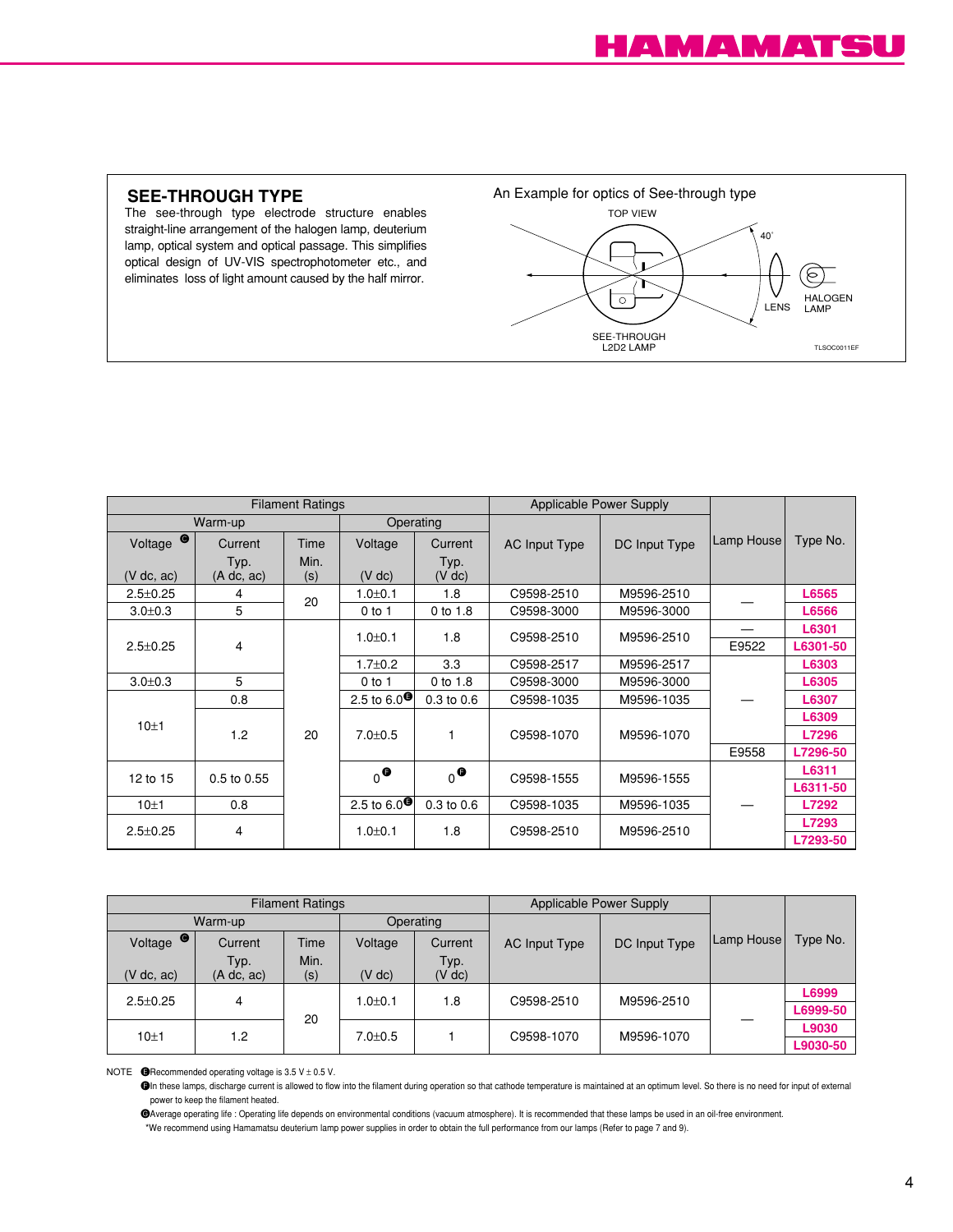## **DIMENSIONAL OUTLINES**

(Unit : mm)

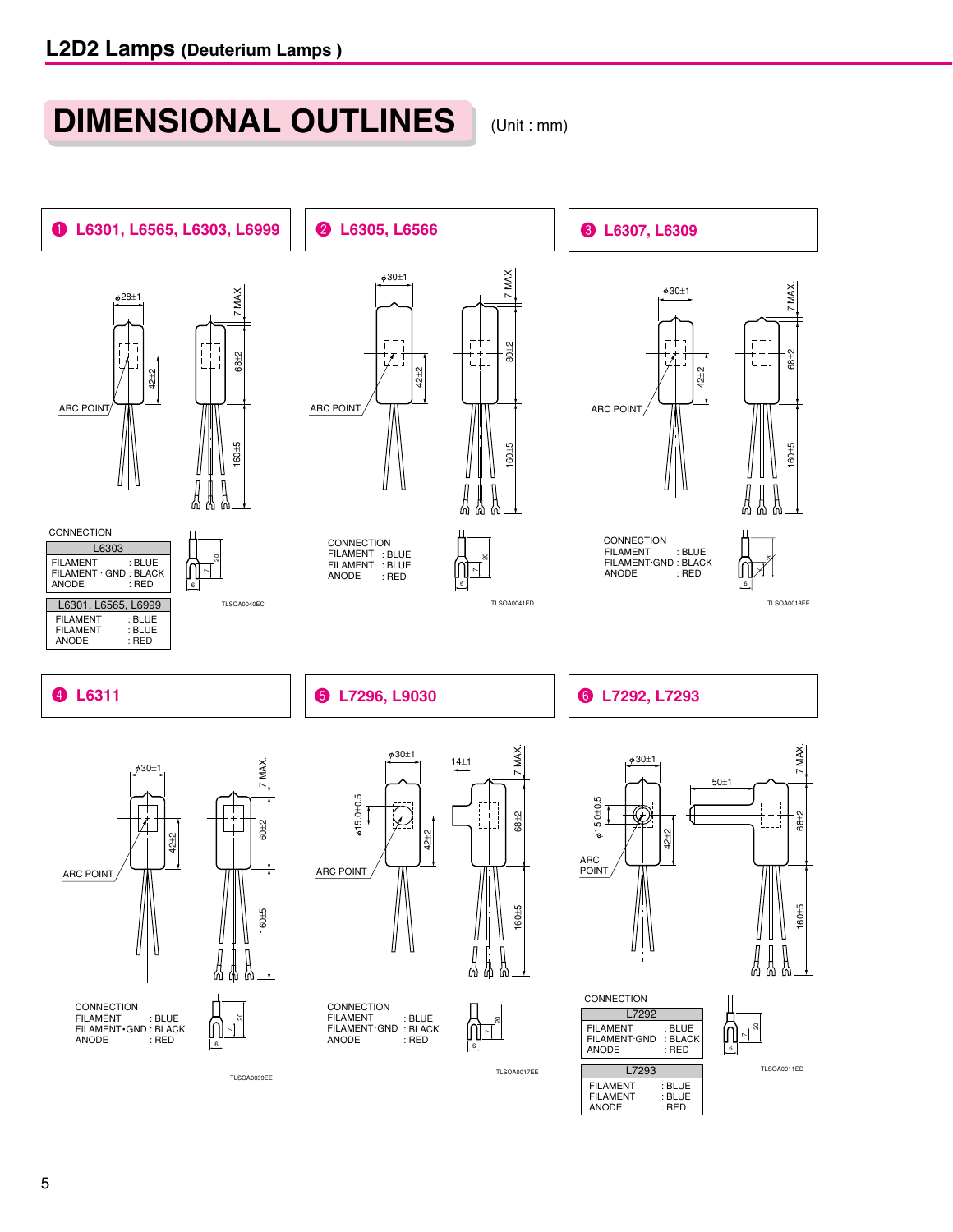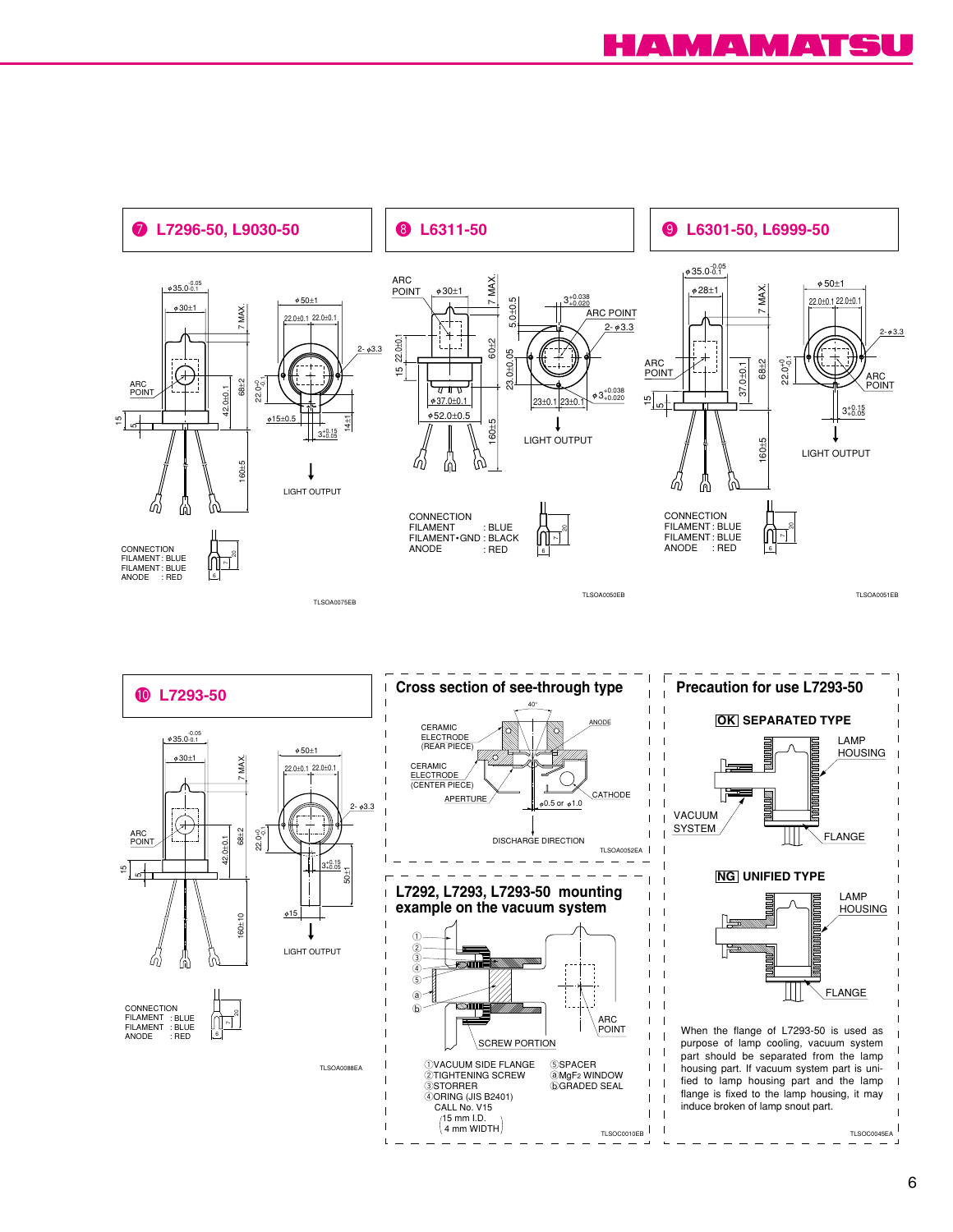## **POWER SUPPLY**

Applications using a deuterium lamp require an extremely stable light output, so using a dedicated power supply to operate the lamp is recommended.

Hamamatsu deuterium lamp power supplies use a constant current circuit and constant voltage circuit. This combination ensures stable and reliable lamp lighting.

Two types of power supplies are available: 100 V ac input type C9598 and 24 V dc input type M9596.

Please select the power supply that best matches your application.



### **SPECIFICATIONS**

|                                  | <b>Parameter</b>                     |                     | C9598                                                             | M9596               | Unit |  |  |
|----------------------------------|--------------------------------------|---------------------|-------------------------------------------------------------------|---------------------|------|--|--|
| Input Voltage                    |                                      |                     | AC 100 V to 240 V (Auto Switching)<br>Single Phase 47 Hz to 63 Hz | DC 24 V $\pm$ 2.4 V |      |  |  |
| Input                            | Input Current (Max.)                 |                     | 0.9                                                               | 2                   | А    |  |  |
|                                  | Output Voltage (DC)                  | With Load (Typ.)    | 80                                                                |                     | v    |  |  |
|                                  |                                      | Without Load (Min.) | 160                                                               |                     |      |  |  |
|                                  | Output Current (DC)                  |                     | $300 \pm 30$                                                      |                     | mA   |  |  |
| Output                           | Current Fluctuation (p-p) (Typ.)     |                     | 0.005                                                             | $\%$                |      |  |  |
| Current Drift at $+25$ °C (Typ.) |                                      |                     | ±0.02                                                             | $%$ /h              |      |  |  |
|                                  | Warm-up Time                         |                     | Approx. 20                                                        | s                   |      |  |  |
|                                  | <b>Trigger Voltage</b>               |                     | Approx. 600                                                       | V peak              |      |  |  |
|                                  | <b>Operation Ambient Temperature</b> |                     | 0 to $+40$                                                        |                     |      |  |  |
| Storage Temperature              |                                      |                     | $-40$ to $+60$                                                    | $^{\circ}$ C        |      |  |  |
| <b>Cooling Method</b>            |                                      |                     |                                                                   |                     |      |  |  |
|                                  | Operating and Storage Humidity       |                     | Below 80 (No condension)                                          |                     |      |  |  |
| Weight                           |                                      |                     | Approx. 1.8                                                       | Approx. 0.18        | kg   |  |  |

## **HEATER VOLTAGE AND CURRENT**

| Type No.         |                | Warm-up             |                 | <b>Operation</b>    | <b>Applicable Lamps</b>                 |  |
|------------------|----------------|---------------------|-----------------|---------------------|-----------------------------------------|--|
|                  | Voltage (V dc) | Current (A dc typ.) | Voltage (V dc)  | Current (A dc typ.) |                                         |  |
| C9598/M9596-2510 | $2.5 \pm 0.2$  | 4                   | $1 \pm 0.2$     | 1.8                 | L6565, L7293, L6999, L6999-50           |  |
|                  |                |                     |                 |                     | L7293-50, L6301, L6301-50               |  |
| C9598/M9596-2517 | $2.5 \pm 0.2$  | 4                   | $1.7 \pm 0.2$   | 3.3                 | L6303                                   |  |
| C9598/M9596-3000 | $3 \pm 0.2$    |                     |                 |                     | L6566, L6305                            |  |
| C9598/M9596-1035 | $10 \pm 0.5$   | 0.8                 | $3.5 \pm 0.2$   | 0.3                 | L6307, L7292                            |  |
| C9598/M9596-1070 | $10 \pm 0.5$   | 1.2                 | $7 \pm 0.4$     |                     | L7296, L6309, L7296-50, L9030, L9030-50 |  |
| C9598/M9596-1555 | $13.5 \pm 0.7$ | 0.5                 | $5.25 \pm 0.25$ | 0.3                 | L6311, L6311-50                         |  |

 $*$  Characteristics are measured at 23 $\pm$ 1 °C after 30 min of warming up.

## **LAMP HOUSING**

This lamp housing is designed for Hamamatsu deuterium lamps with an installation flange. Despite being compact and less expensive, this lamp housing works as a good heat radiator housing and allows easy but reliable lamp operation that meets the required lamp specifications. To make it easy to install this lamp housing in equipment, the window and mount surfaces of the lamp housing are finish-machined and have tapped holes.

This lamp housing helps you develop photometric equipment that uses deuterium lamps.

 E9522 for L6301-50 E9558 for L7296-50



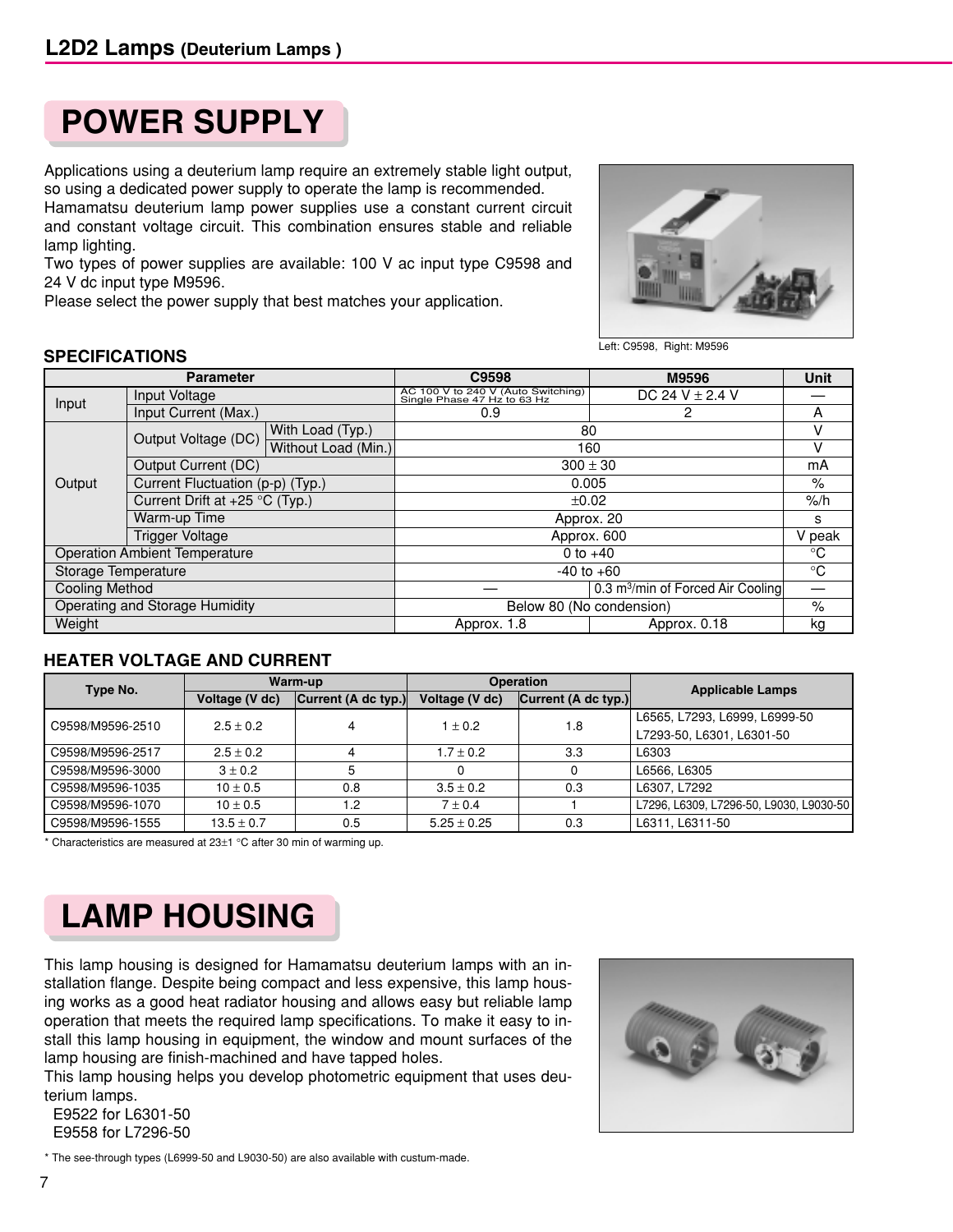## **TECHNICAL INFORMATION**

## **Spectral Distribution**

Deuterium lamps emit high intensity light in the UV range at wavelengths shorter than 400 nm. Light intensity on the short wavelength side is determined by the window material used.





## **Window Material**

The following three types of window material are available for deuterium lamps.<br>(1) UV glass

(2) Synthetic silica  $(3)$  MgF<sub>2</sub>

Figure 2 shows the transmittance of various window materials.

UV light at wavelengths shorter than 190 nm attenuates greatly due to its absorption by oxygen. To obtain the fullest performance in window transmittance, it is recommended that the inside of the equipment be filled with nitrogen or vacuum-evacuated to eliminate this absorption effect.

Figure 2: Typical Transmittance of Various Window Materials



#### ●**UV glass**

UV glass has a higher ultraviolet transmittance than normal optical glass (borosilicate glass). It has the longest cut off wavelength of 185 nm among the three types. However the generation of ozone is lower than other window material types, it is not necessary to have special anti-ozone treatments.

#### ●**Synthetic silica**

Synthetic silica is obtained by fusing a silica crystal that is artificially grown. Although its cut off wavelength is 160 nm, it contains less impurities than fused silica, and transmittance at 200 nm has been improved by approx. 50 %.

#### ●**MgF2**

MgF2 is a crystallized form of alkali metal halide that has an excellent ultraviolet transmittance, a low deliquescence and is used as window material for vacuum ultraviolet applications. Its cut off wavelength is 115 nm.

## **Light Distribution**

The non-projecting type uses the side of the cylindrical glass bulb as the emission window, whilst the projecting type uses a plane glass attached to a projection on the bulb.

The projecting type has a uniformed transmittance due to the plane glass. Since the window is located far from the discharge position, the amount of dirt produced by spattering from the electrodes is reduced resulting in low deterioration of light output. The non-projecting type requires less space and has a wider directivity since there is no projection, enabling effective use of emitted light. The long-nose projecting type uses an MgF2 window and is suitable for vacuum ultraviolet applications. This type is used with the tip of the nose inserted into the vacuum equipment.

#### Figure 3: External View



## **Arc Distribution**

Arc intensity is determined by the aperture (light exit) size. Figure 5 shows typical spectral distributions for lamps with different aperture sizes. At the same input current and voltage, lamps with an aperture of 0.5 mm diameter (high brightness type) provide 1.4 times higher brightness than lamps with an aperture of 1.0 mm diameter (standard type). The half width of spectral distribution also becomes narrower with a reduced aperture size. When higher intensity is required or the object to be irradiated is very small, the high brightness type is recommended.

#### Figure 5: Arc Distribution

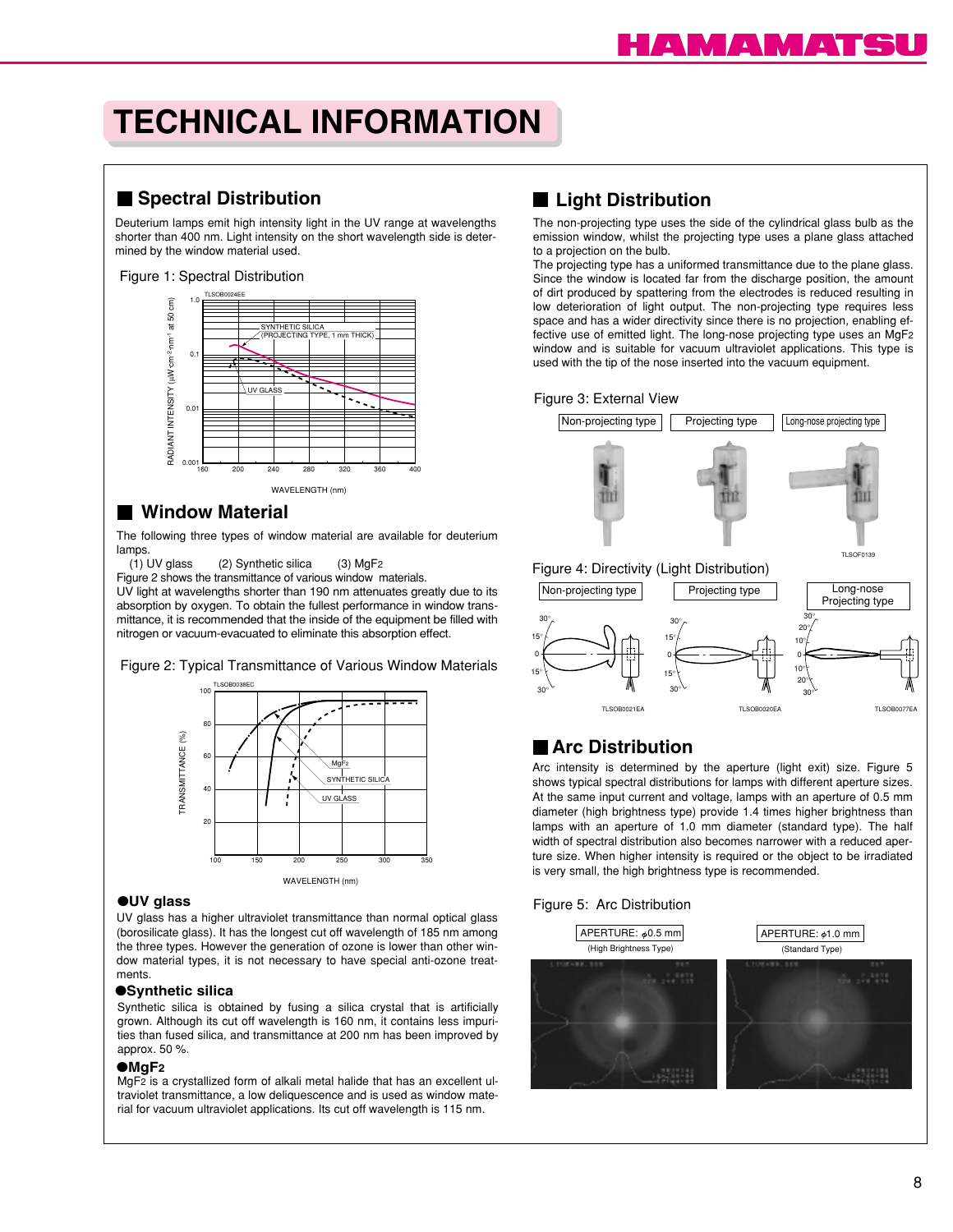## **TECHNICAL INFORMATION**

## ■**Construction**

Figure 6 shows the external view and internal construction of a deuterium lamp. The anode has a unique structure covered with ceramic to prevent abnormal discharge, and the cathode has a highly durable electrode. Since a deuterium lamp uses the positive column flash of arc discharge, the cathode is shifted sideways and an aperture is located immediately in front of the anode so that high intensity is obtained. The aperture plate placed between anode and cathode may be used as an auxiliary electrode for lamps designed for low voltage lighting.

#### Figure 6: External View and Electrode Construction



## ■**Terminology**

#### 1**Solarization**

Transmittance of UV glass and fused silica drops when they are used over a long period. This is caused by a drop in transparency of the glass resulting from dirt on the glass and the influences of ultraviolet rays. In the worst case, the glass becomes cloudy and its life is shortened. This is called solarization, and transmittance drops, particularly in short wavelength region. This phenomenon is hardly ever seen with synthetic silica.

In addition, the lamp with MgF2 window expose strong UV light, so possibly loose transparency with a film will be deposited by CVD (chemical vapor deposition). Therefore, an atmosphere should be high vacuum or an inert gas to avoid the reaction.

#### 2**Discharge starting voltage**

When the cathode is sufficiently heated and ready for arc discharge, a pulse trigger voltage is applied between anode and cathode, and discharge starts. The discharge starting voltage of 30 W deuterium lamps is approx. 350 V (400 V max.). However, since the discharge starting voltage rises according to the prolongation of operation time, it is recommended that a voltage of approx. 500 V be applied to assure discharge. (The maximum applied voltage for trigger is 650 V.) The discharge starting voltage varies depending on the trigger method and trigger constant.

#### 3**Output stability**

### **(1)Drift**

Drift refers to variation of output over a long period caused as a result of the change in thermoelectron discharge characteristic of the cathode, change in gas pressure or dirt on the window. It is expressed in variation per hour. In the case of deuterium lamps, it takes 10 to 15 minutes until the inside of the lamp reaches thermal equilibrium after start of discharge, so a warm-up period of 20 to 30 minutes is required.

#### **(2)Fluctuation**

Fluctuation refers to variation of output caused by deterioration of the cathode or fluctuation of discharge position. Light output fluctuates 0.005 %(p-p) Typ. at intervals between a few minutes and a few hours. In addition, the position of the arc point also fluctuates.

### 4**Life**

### **(1)Fluctuation of light output**

Life is determined by the point at which fluctuation combining fluctuation and shift exceeds 0.05 %p-p.

### **(2)Drop of light output**

Life is determined by the point at which the total emitted energy drops to 50 % of the initial level. As described earlier, decrease in light output is caused mainly by solarization and dirt inside the window. The life specified is 2000 hours for L2-2000 series, and 4000 hours for L2-4000 series.

## ■**Discharging the L2D2 Lamps**

In deuterium lamps, an aperture electrode is placed between cathode and anode to compress the discharge, so that high light intensity is obtained. This required, a high voltage trigger discharge across cathode and anode. In general, a typical power supply for deuterium lamps consists of the following three power supplies.

- Constant current power supply of 300 mA
- (open voltage about 150 V) ● Trigger power supply of 500 V peak to 600 V peak
- Power supply for the heater (about 10 W)
- 

#### Figure 7: Example Circuit Diagram



When the L2D2 lamp series with an aperture size of 0.5 mm diameter will be operated by the circuit as shown above, it is recommended to employ CR constant as RT=1 kΩ and CT=0.5  $\mu$ F to obtain the reliable lamp ignition.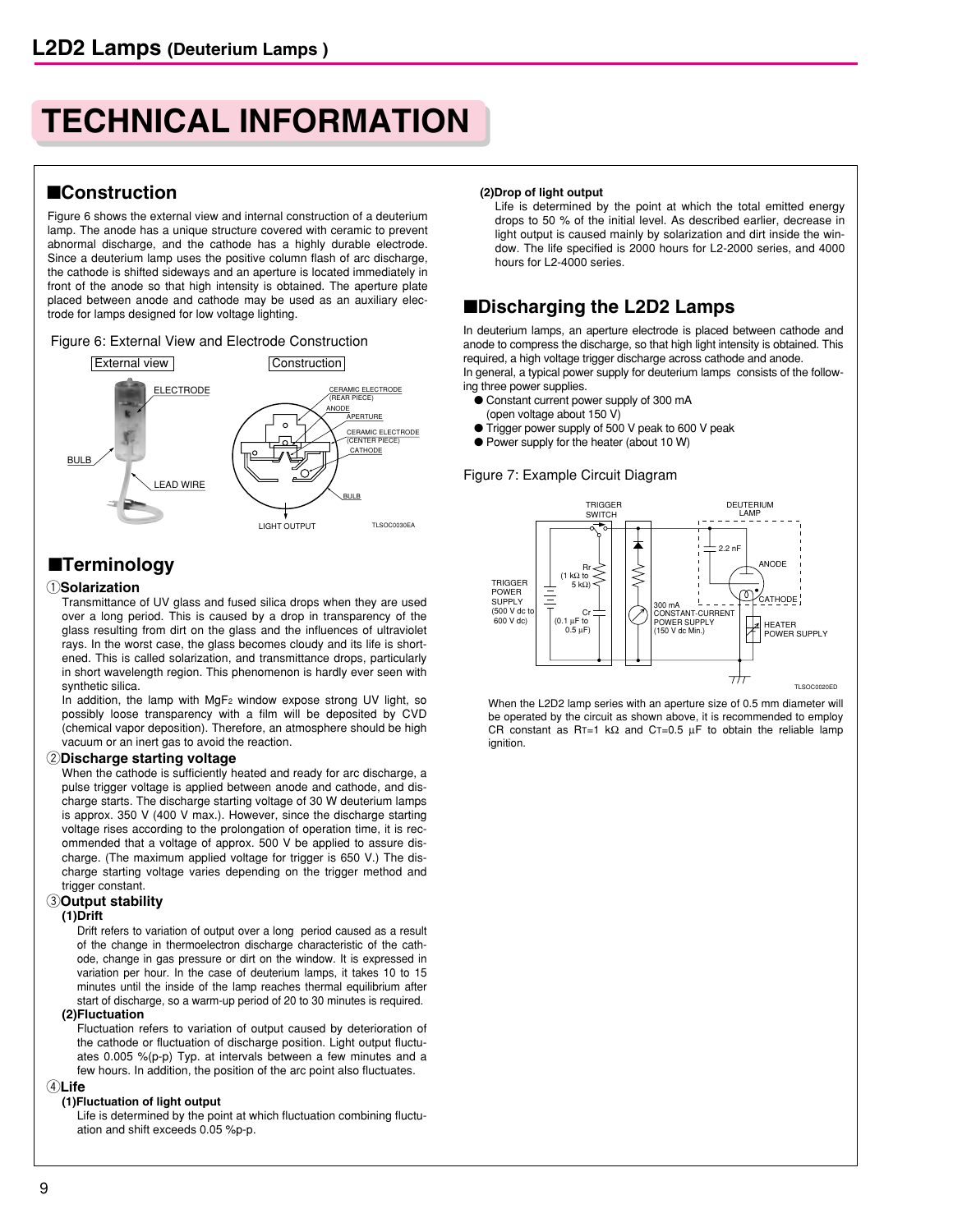## **OPERATING TEMPERATURE PRECAUTION AND WARRANTY**

#### **Optimum Operating Temperature**

To obtain high stability and long operating life, adequate care must be paid to operating conditions including the operating temperature of the lamp. Although the lamp's bulb wall temperature (Tb) rises as the ambient temperature (Ta) rises, the bulb wall temperature of the L2D2 lamp rises to approx. +245  $\degree$ C to +280  $\degree$ C when the ambient temperature is +25 °C. Moreover, the bulb wall temperature of the L2D2 lamps rises even further by +50 °C reaching +280 °C due to the way in which the electrode is constructed. (Bulb wall temperature (Tb) also differs depending on the lamp type and heater voltage as well as lamp housing.) Although the operating temperature of Hamamatsu L2D2 lamps has been designed based on lamps operated under normal temperature, the temperature range given in the table below is recommended as the allowable operating temperature range enabling the use of the lamps over a long period of time with high stability.

#### Table1: Allowable Operating Temperature Range for Deuterium Lamps

| Lamp Type                                           | L <sub>2</sub> D <sub>2</sub> Lamp                  |  |  |  |
|-----------------------------------------------------|-----------------------------------------------------|--|--|--|
| Cathode Type                                        | All Cathode type                                    |  |  |  |
| Ambient temperature: Ta                             | +10 °C to +50 $\degree$ C<br>$(+20 °C to +30 °C)^*$ |  |  |  |
| Bulb wall temperature: Tb                           | +245 °C to +280 °C                                  |  |  |  |
| Maximum allowable bulb<br>wall temperature: Tb Max. | $+290$ °C Max.                                      |  |  |  |

\*Temperature enclosed by ( ) indicates the optimum ambient temperature.



As the ambient temperature (Ta) rises, cathode temperature increases, resulting in evaporation of the cathode. If the ambient temperature (Ta) drops, the gas pressure inside the bulb is reduced increasing the kinetic energy of the gas and ions causing sputtering of the cathodes thermionic coating. In both cases, the gas inside the bulb is rapidly consumed. This deteriorates the stability and intensity. Thereby drastically shortening the operating life.

For stable operation of deuterium lamps, care should be paid to the installation of the lamps so that the bulb wall temperature (Tb) does not exceed +290 °C.

### **Precautions When Using Deuterium Lamps**

- 1. Deuterium lamps emit ultraviolet rays which can be harmful to your eyes and skin. Never look directly at the emitted lights, nor should you allow it to come into contact with your skin. Always wear protective goggles and clothing when operating the lamps. (JIS T 8141)
- 2. Since the bulb wall reaches a very high temperature (over  $+200$  °C) when the lamp is on, do not touch it with bare hands or bring flammable objects near it.

Need to wait at least 30 minutes after turning the lamp off in case of handling.

- 3. Do not exert mechanical vibration or shock on the lamp, otherwise the stability will deteriorate.
- 4. Silica glass graded sealing.

In the case of bulbs using silica glass and  $MgF<sub>2</sub>$ , the window is formed by connecting different glass sections having slightly different expansion rates. Since the mechanical strength of these seams is low, the bulb fixing method should be so arranged that no force is exerted on these seams during fixing or operation.

- 5. Before turning on the lamp, wipe the bulb and window gently with alcohol or acetone. Dirt on the window will cause deterioration of the UV transmission, so always wear gloves when handling the lamp.
- 6. High voltage is used to operate the lamp. Use extreme caution to prevent electric shocks.

### **Warranty**

The warranty period will be one year after our shipment to original purchaser or guaranteed life time whichever comes first. The warranty is limited to replacement of the faulty lamp. Faults resulting from natural disasters and incorrect usage will also be excluded from warranty.